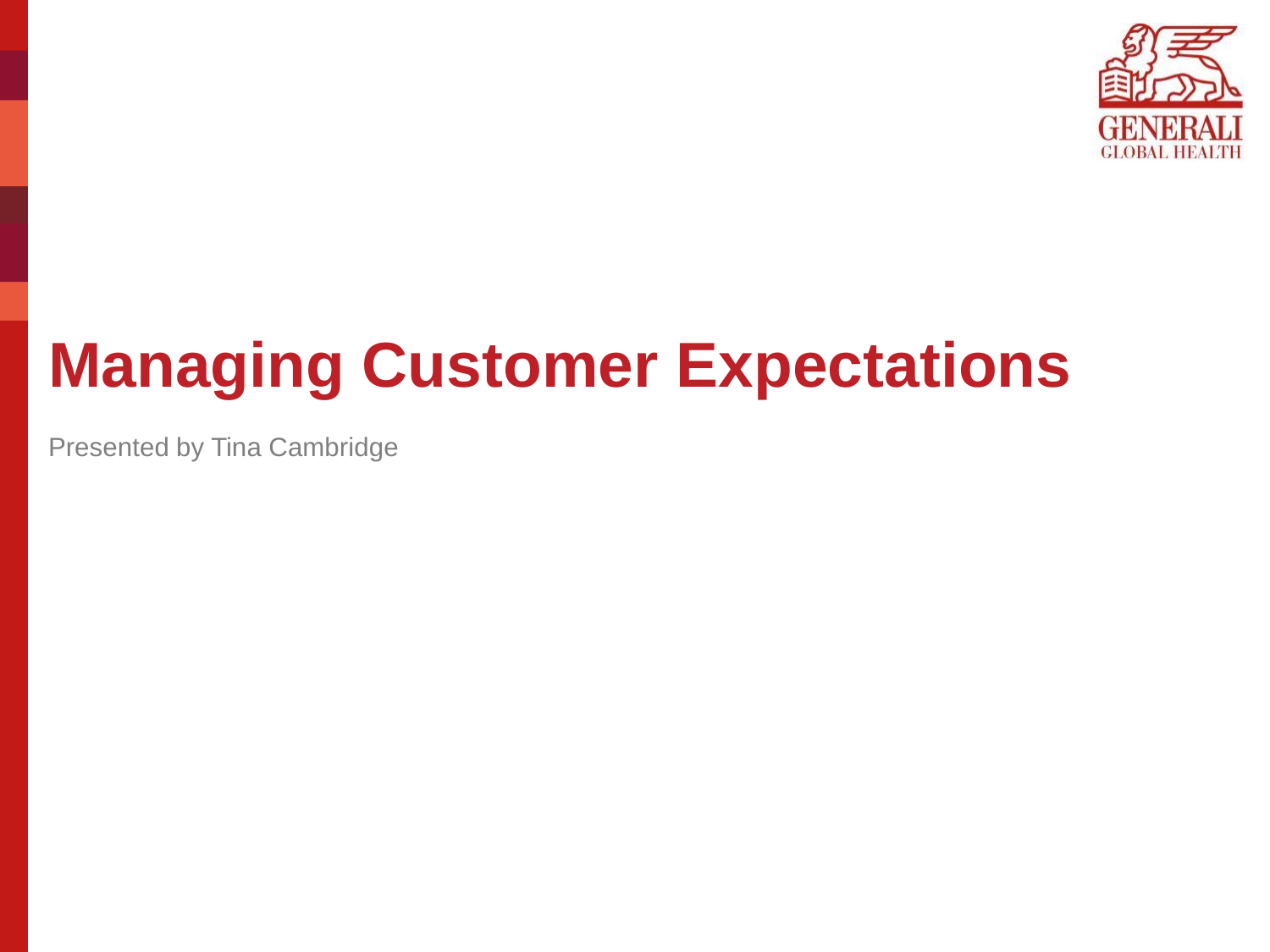## Points of Fact!

Managing Customer Expectation

- Industry leaders anticipate and beat customer expectations!
- Many Insurers in our market still struggle with customer transparency despite the fact that customers are more learned and want to be engaged.
- It is important to be strategic and mindful of the customer experience.
- Insurers are selling a promise to be there for our clients in their time of need.
- Discerning Insurers are moving away from volume (large client base) to value (what can I give my clients that discerns me from other players?)

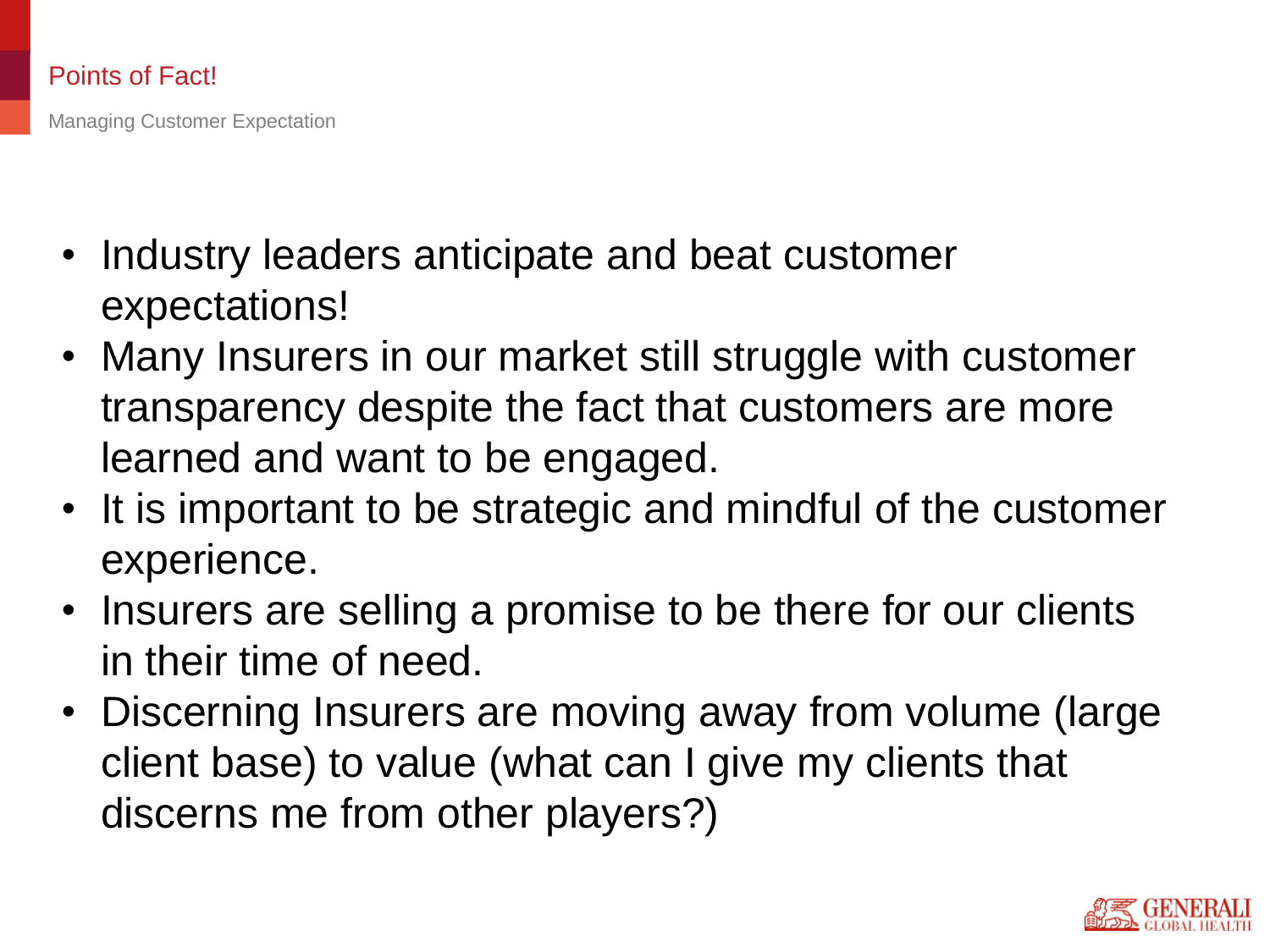## Macro view of customer expectations

Managing customer expectations.



- Seamless experience across channels
- Personalization
- Digital empowerment
- Fast access and delivery



GGH: Medical specific expectations How we deliver against these expectations How do we measure the experience and calibrate against the expectations.

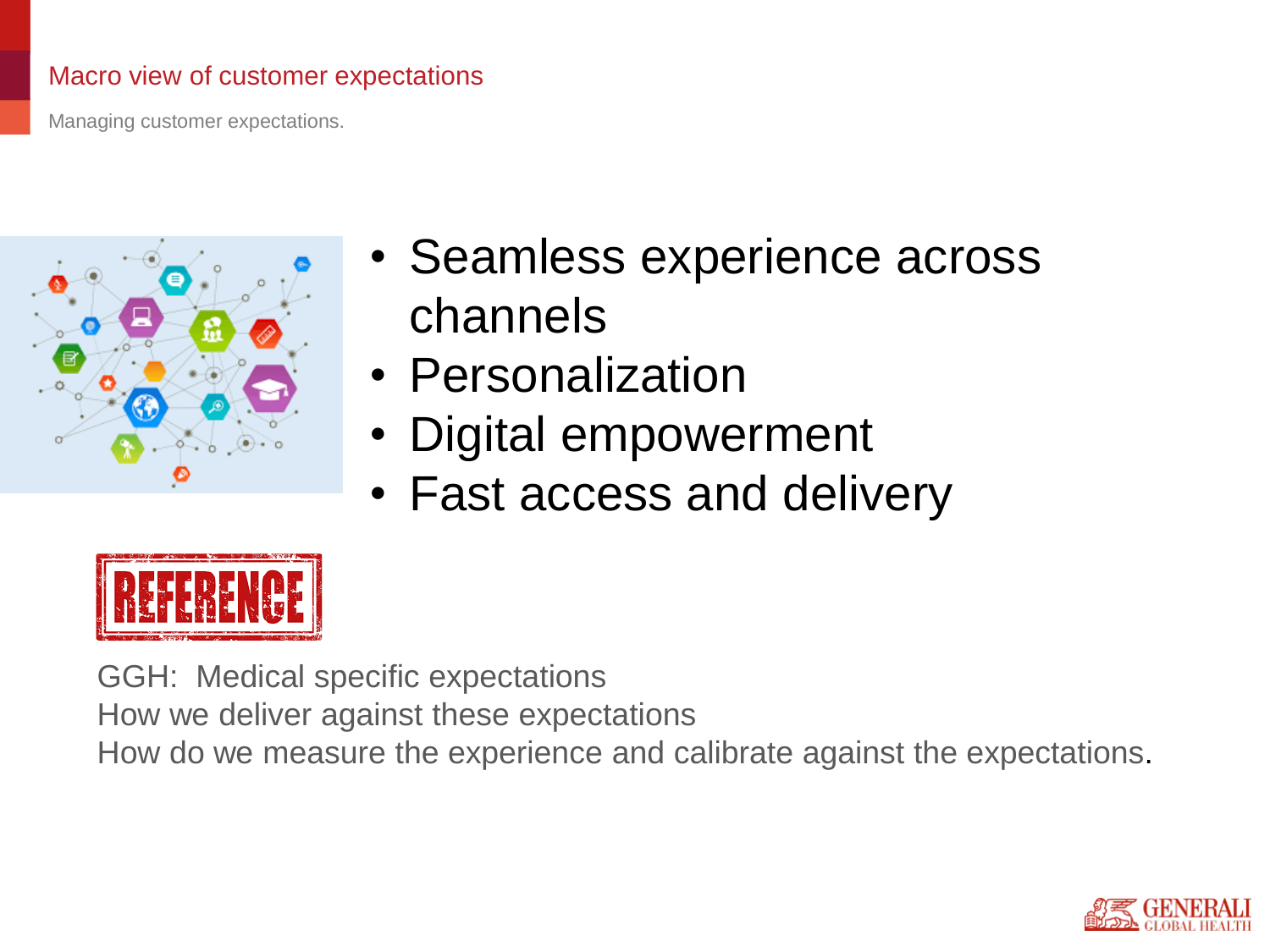With more choice, more access to information, and less incentive to be loyal, today's customers are firmly in control of their relationships with companies.

Consumers and business buyers alike seek differentiated experiences based on trust and understanding, and will shop around to find them.



Source: Saleforce Research 'State of the Connected Customer'

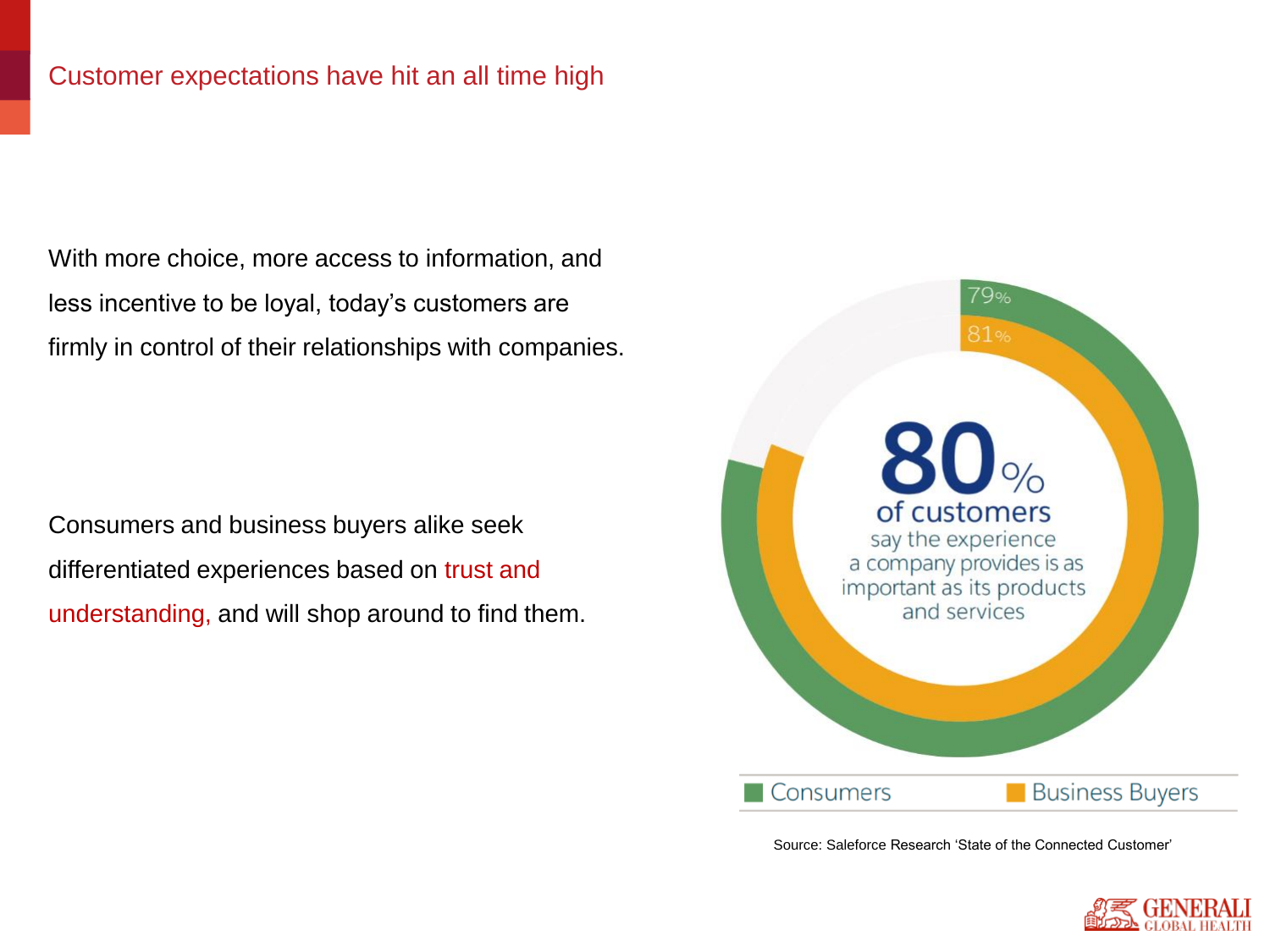## Are companies meeting expectations?



Source: Saleforce Research 'State of the Connected Customer'



**Business Buyers** 

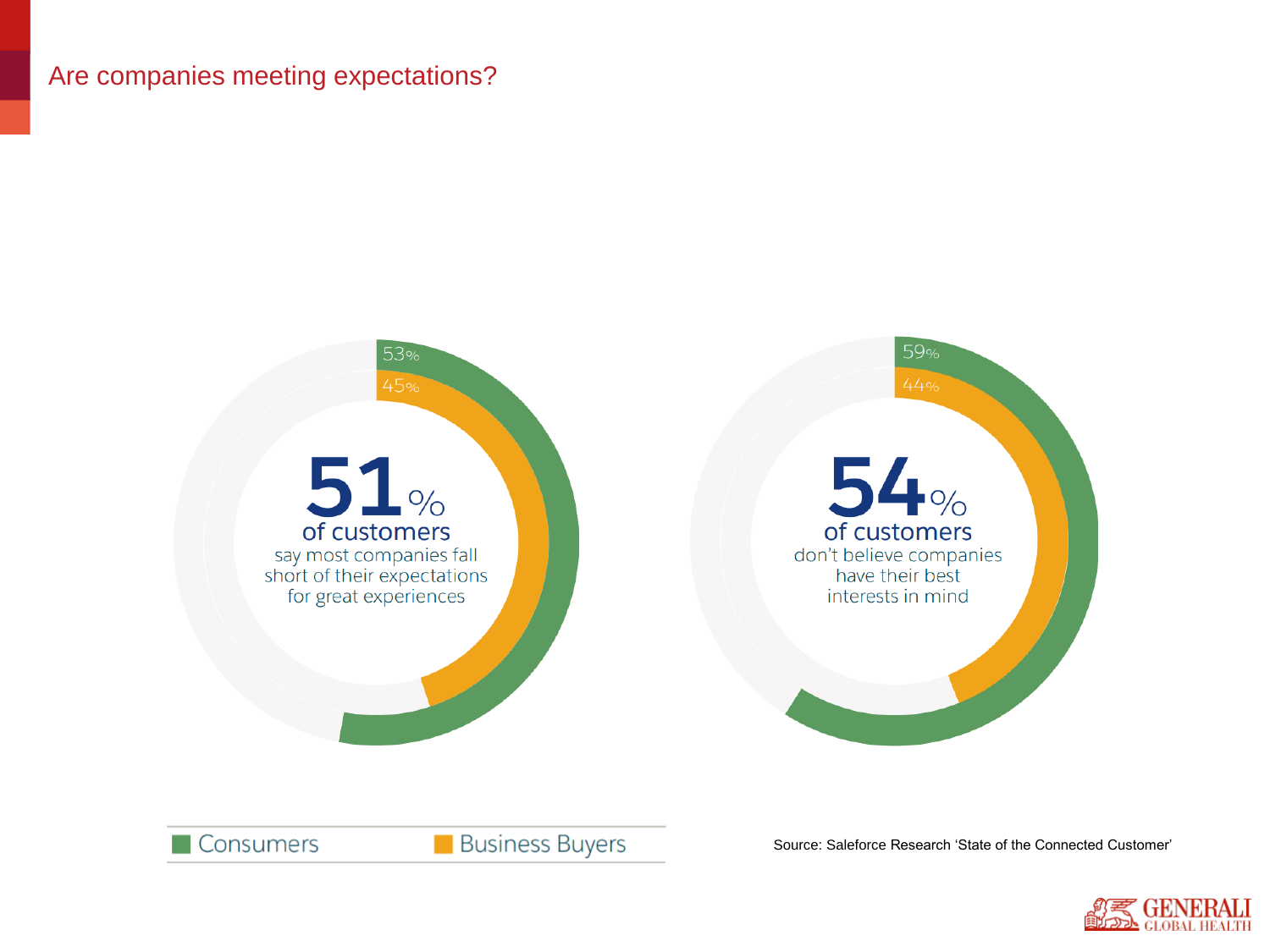## Personalisation is key to winning business

Today's customers expect companies to understand and care about them as individuals, and treat them accordingly.

| All Customers                                                                            | Consumers                                                                                   | <b>Business Buyers</b> |            |
|------------------------------------------------------------------------------------------|---------------------------------------------------------------------------------------------|------------------------|------------|
|                                                                                          |                                                                                             |                        | 59%        |
| I expect companies to provide new products/<br>services more frequently than ever before |                                                                                             |                        | 63%<br>71% |
|                                                                                          |                                                                                             |                        | 64%        |
| It takes more for a company to impress me<br>with new products/services than ever before |                                                                                             |                        | 66%        |
|                                                                                          |                                                                                             |                        |            |
| I actively seek to buy from the most<br>innovative companies (i.e., those that           |                                                                                             |                        | 50%<br>56% |
|                                                                                          | consistently introduce new products/services<br>based on customer needs and new technology) |                        |            |

Source: Saleforce Research 'State of the Connected Customer'

66%

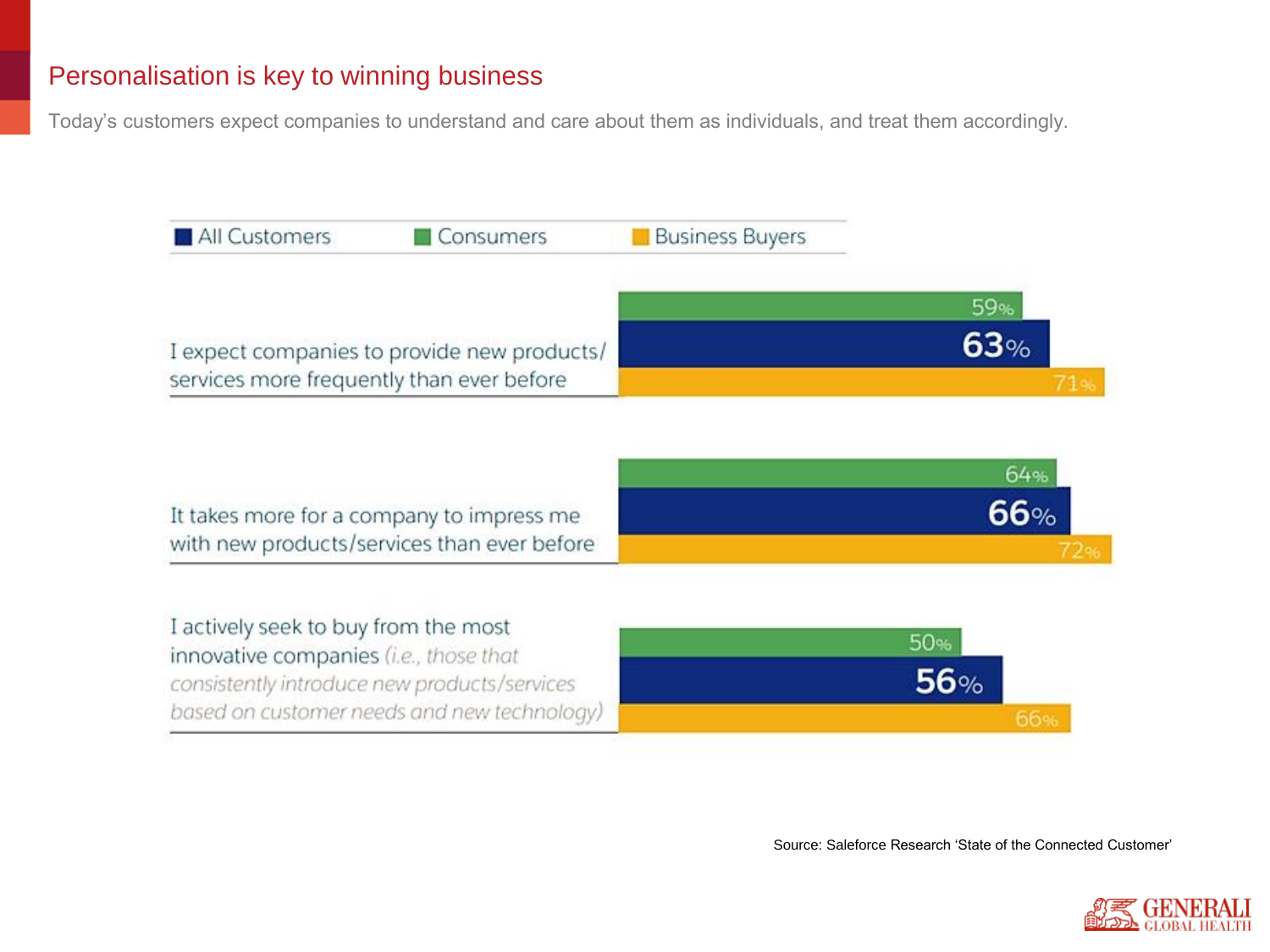## Experience impacts the bottom line

Whether positively or negatively



**Business Buyers** 

Source: Saleforce Research 'State of the Connected Customer'

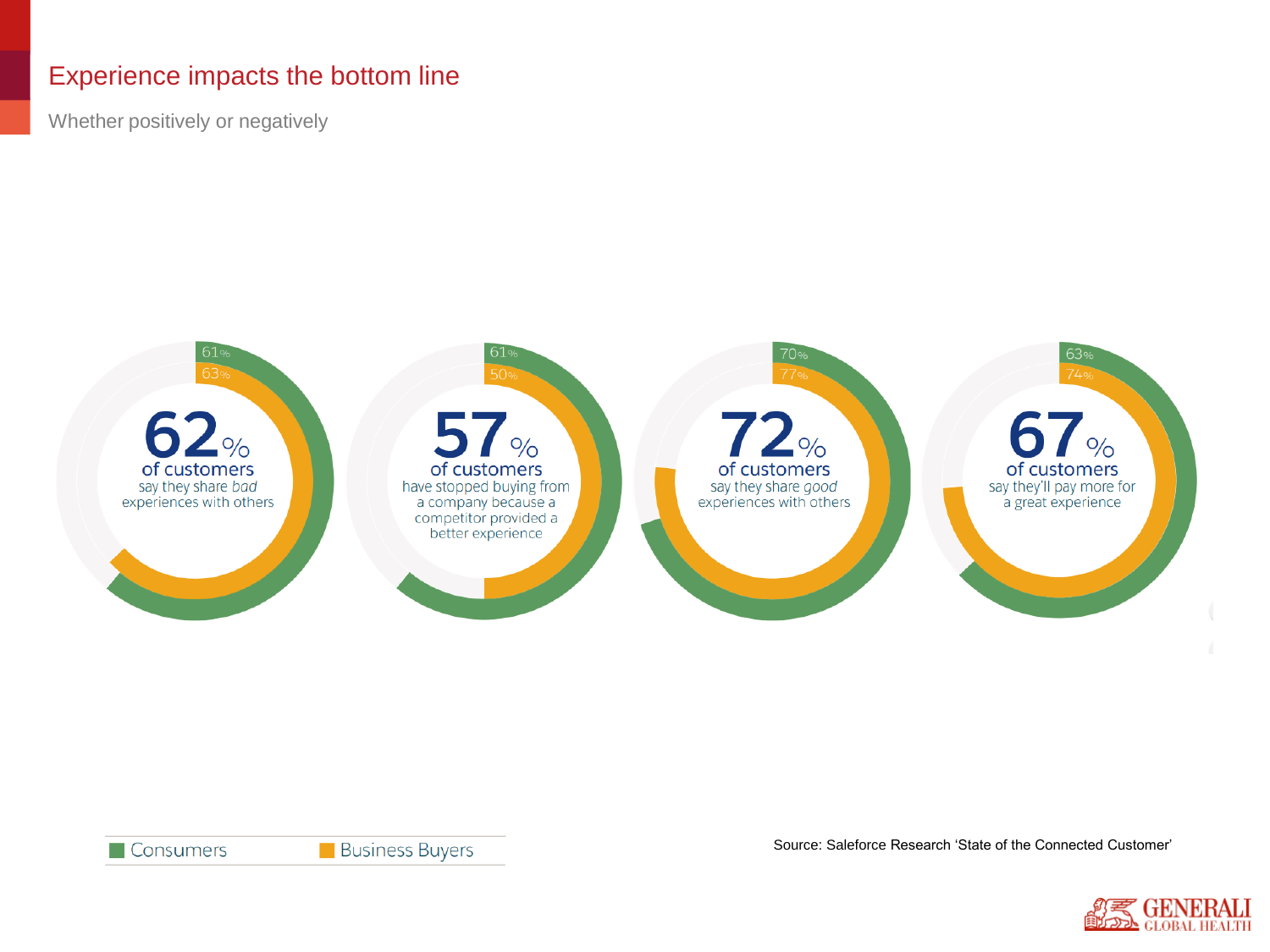### Is digital first the focus for winning businesses?

How do you see it?

"For 46 percent of decision-makers, digital transformation "means meeting customer experience expectations, while 44 percent see it as "understanding customer needs through data collection and analysis."

**But** the most successful organisations **exceed** customer expectations…



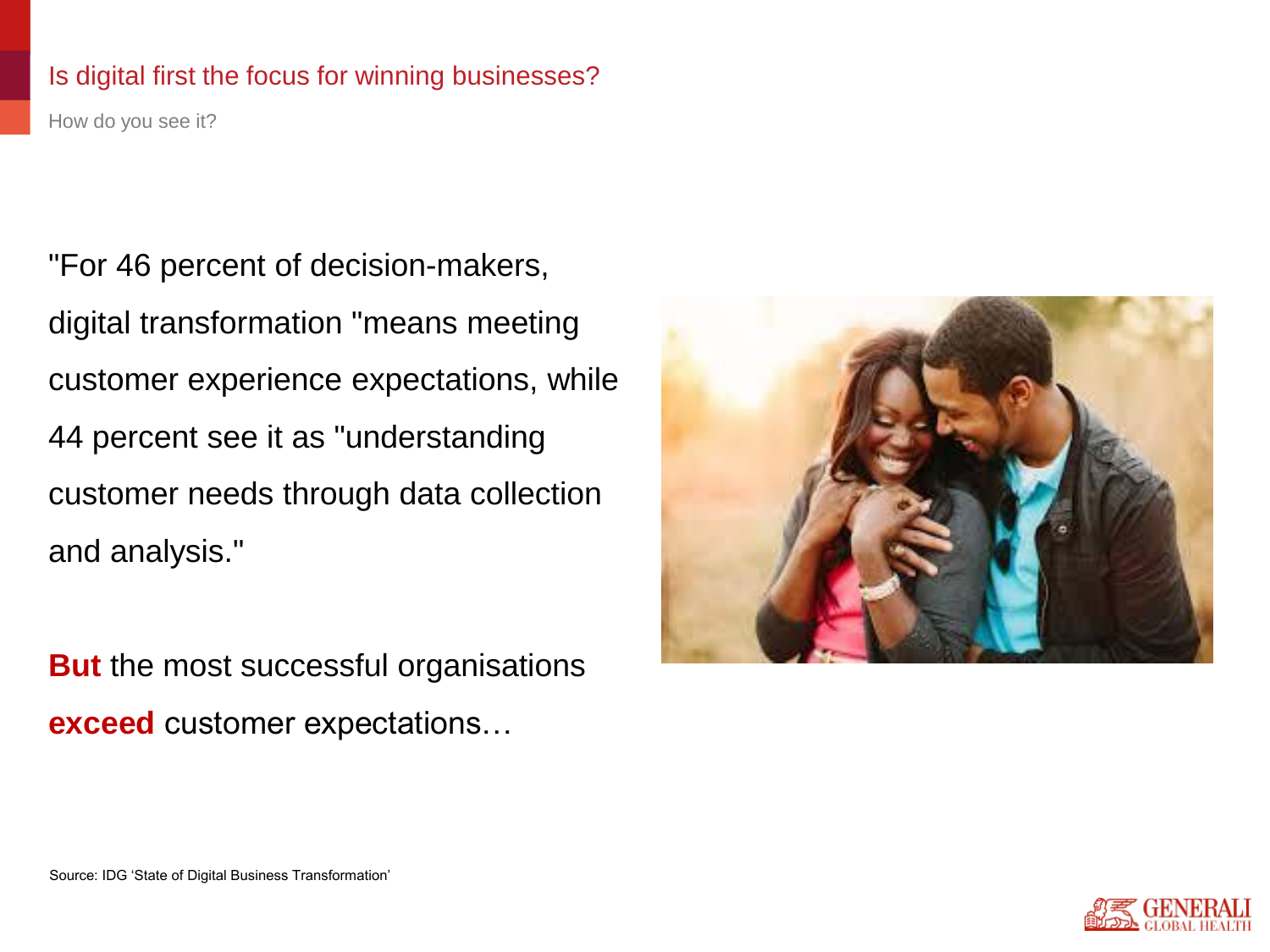## Technologies which customers believe will help transform their expectations of companies

How many are your exploring?

| <b>Cybersecurity</b>   | <b>Artificial</b><br>intelligence (AI)    | <b>Internet of Things</b><br>(IoT) |
|------------------------|-------------------------------------------|------------------------------------|
| <b>Cloud computing</b> | Voice-activated<br>personal<br>assistants | Virtual/augmented<br>reality       |
| <b>Chatbots</b>        | <b>Blockchain</b>                         | <b>Cryptocurrencies</b>            |

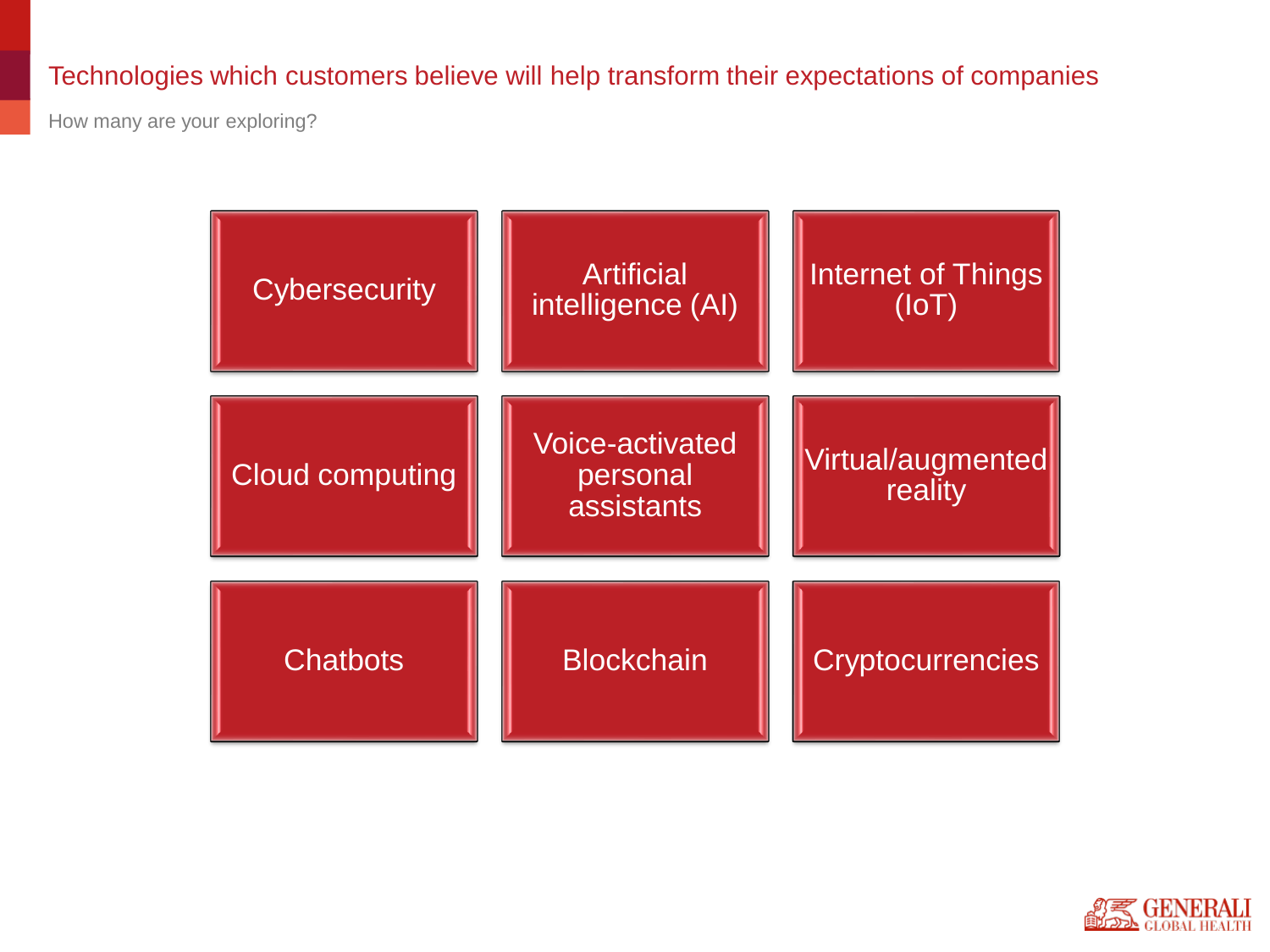## Engaging customers is key

Moving to a holistic wellness provider vs a payer of claims



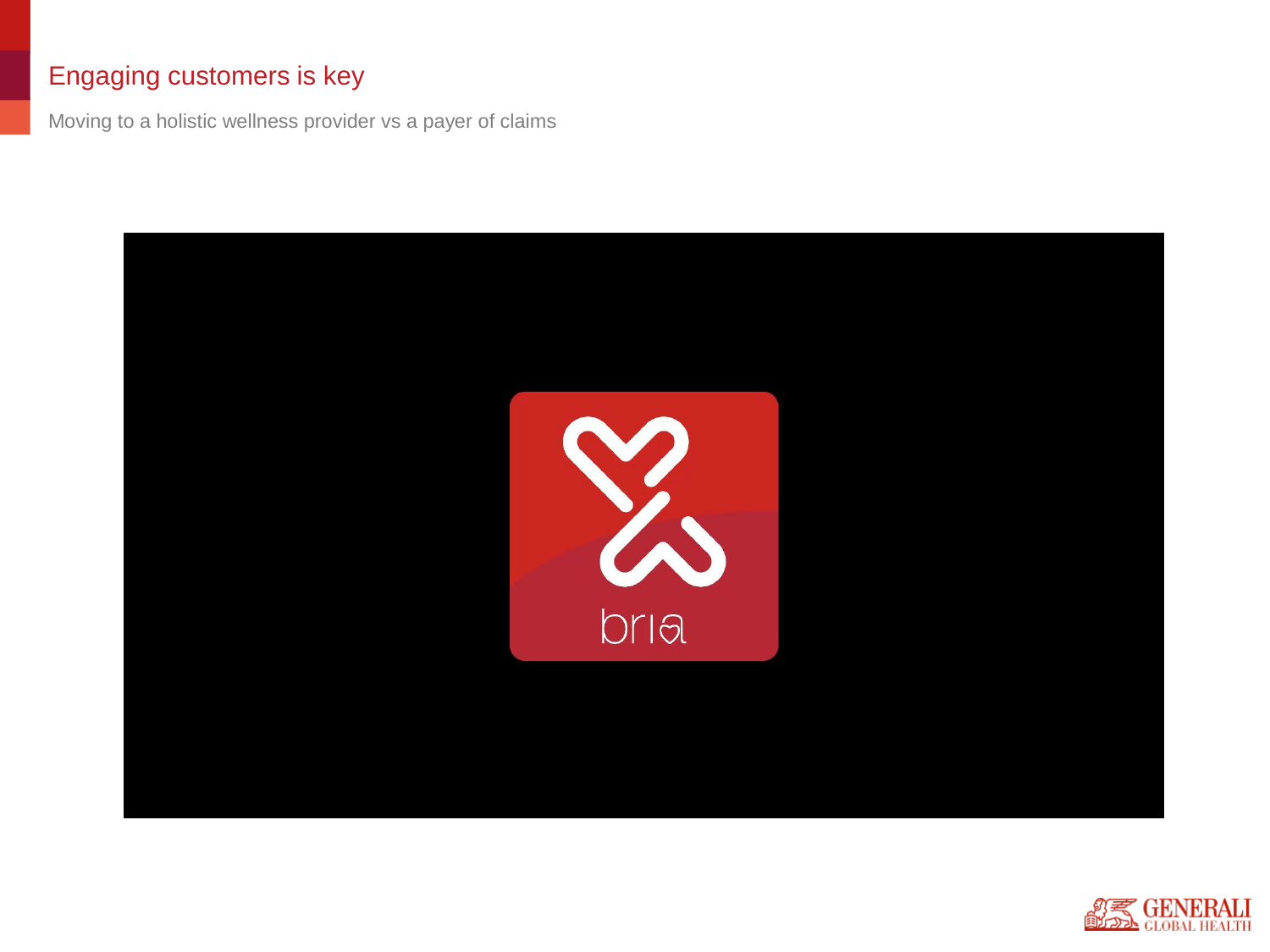## Mobile is key

Digital wallet



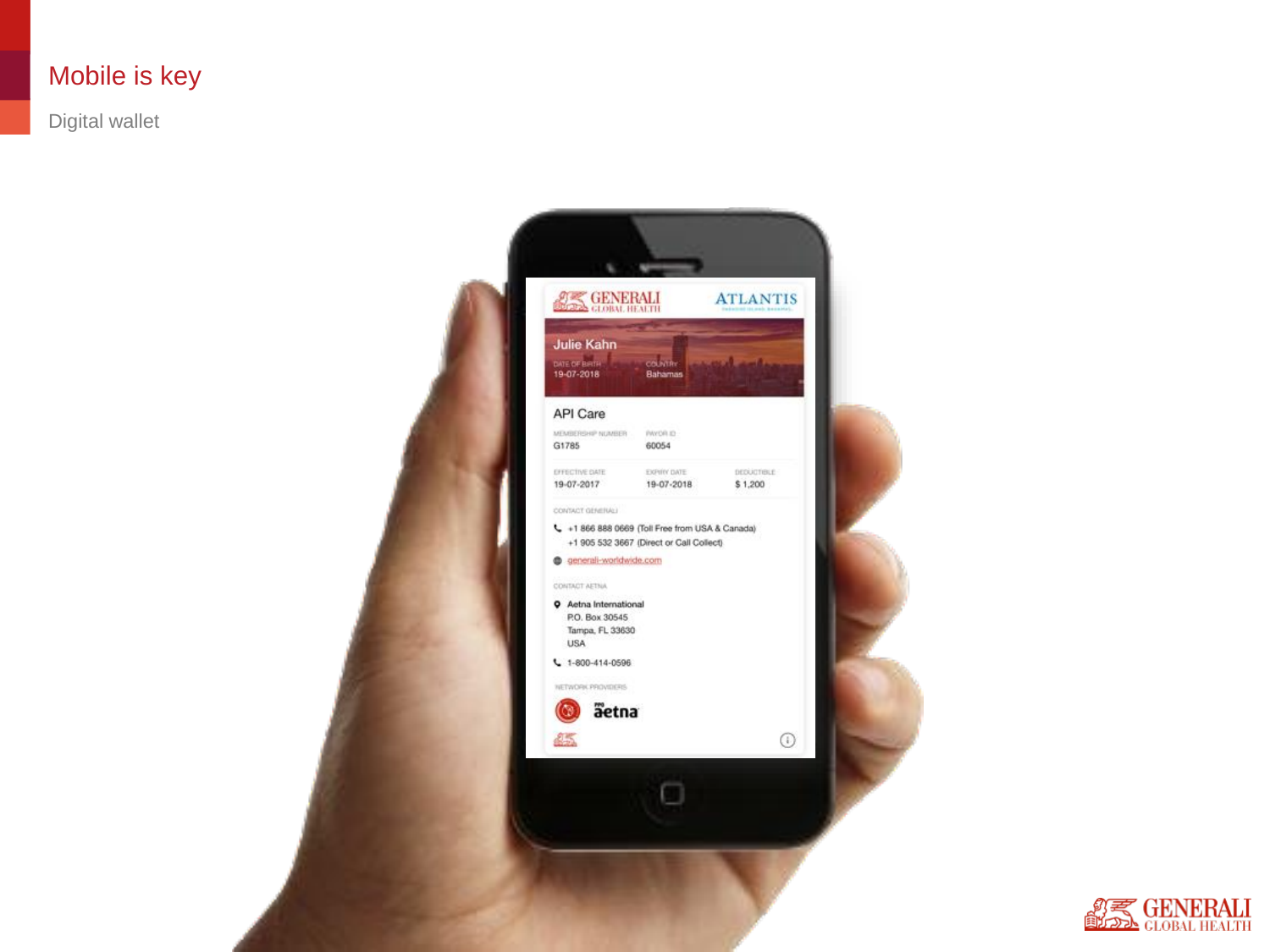## Mobile is key

AI powered provider finder



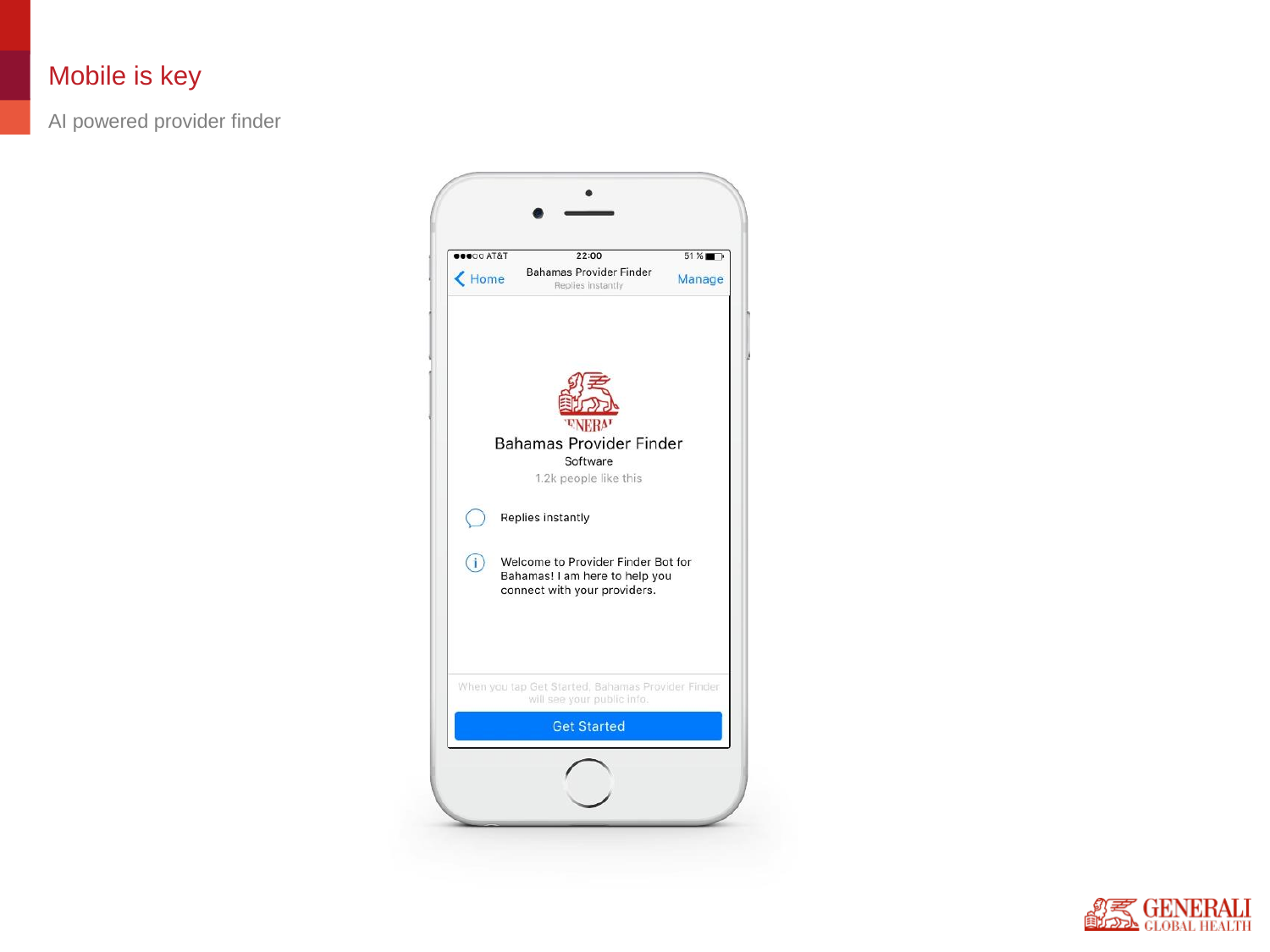## Mobile is key

Our customers expect to be able to access a doctor from their location



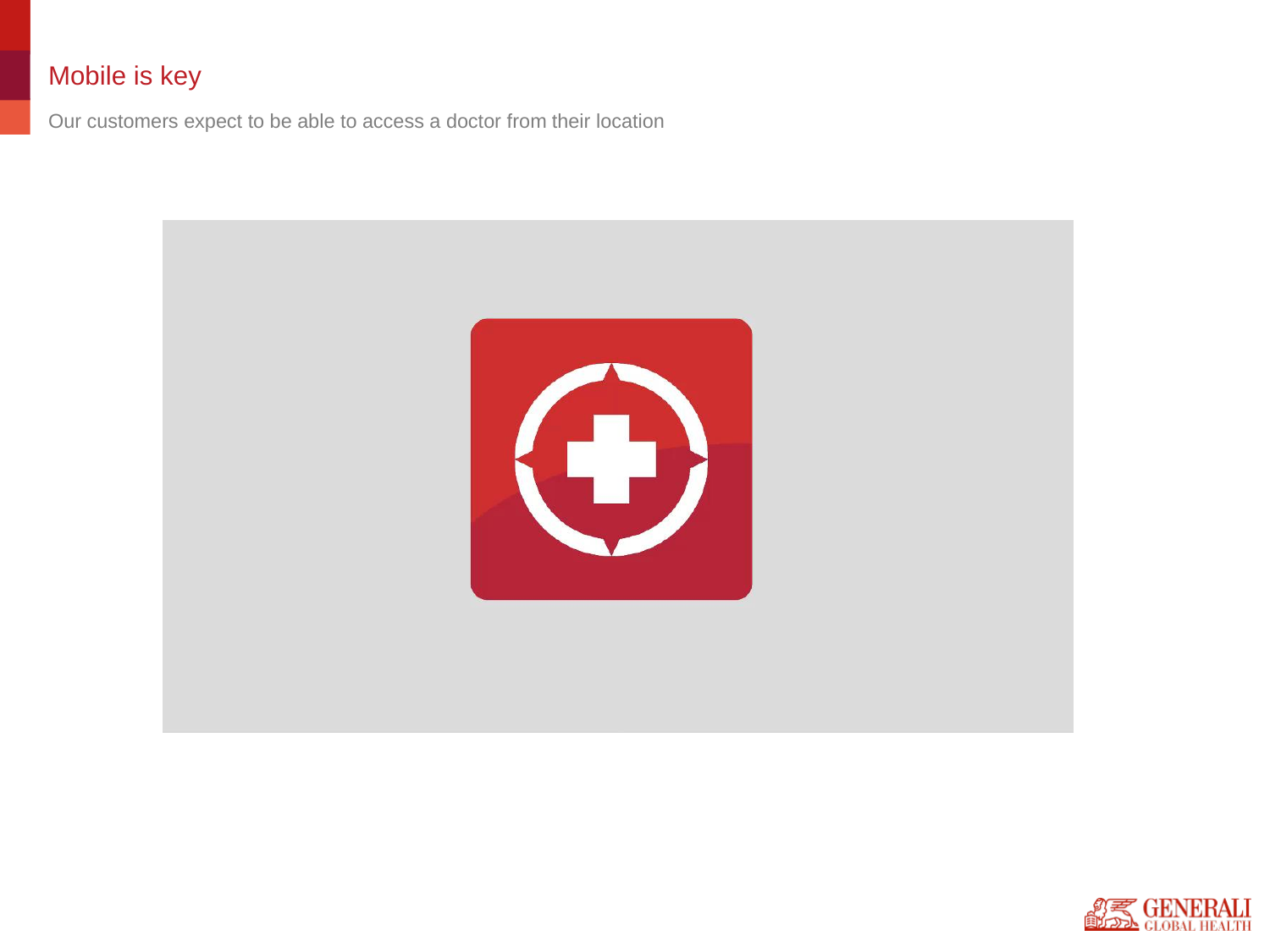## How do we measure customer expectations across platforms?

Choose the best measuring stick for your entity!

- Communications
- Customer Feedback
- User testing
- \*Often better than competitor benchmarking.



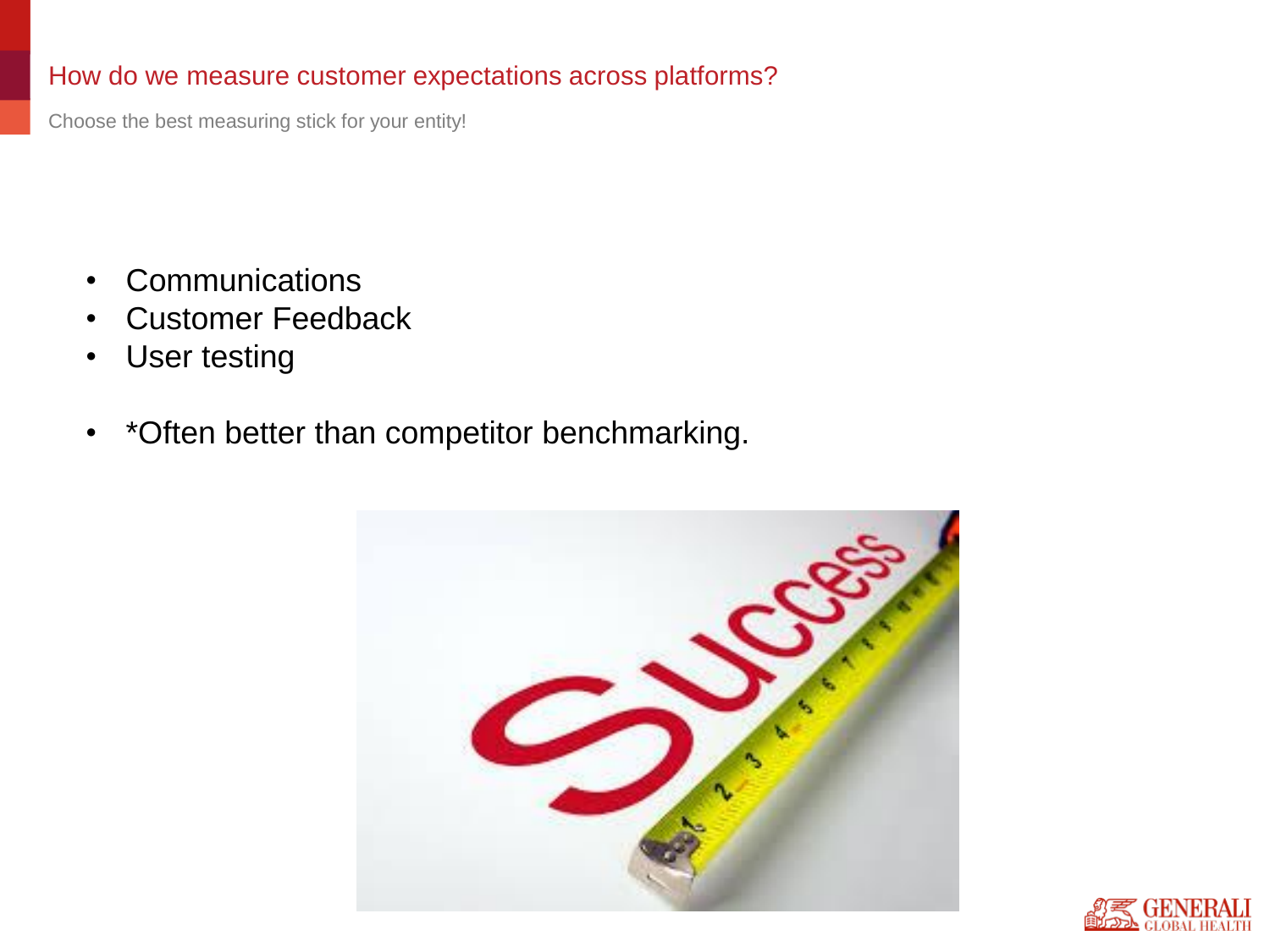## What do customers value most?

The need to balance tech with touch!



#### Connected processes



#### Understanding how they use products/services



#### Instant, on-demand engagement



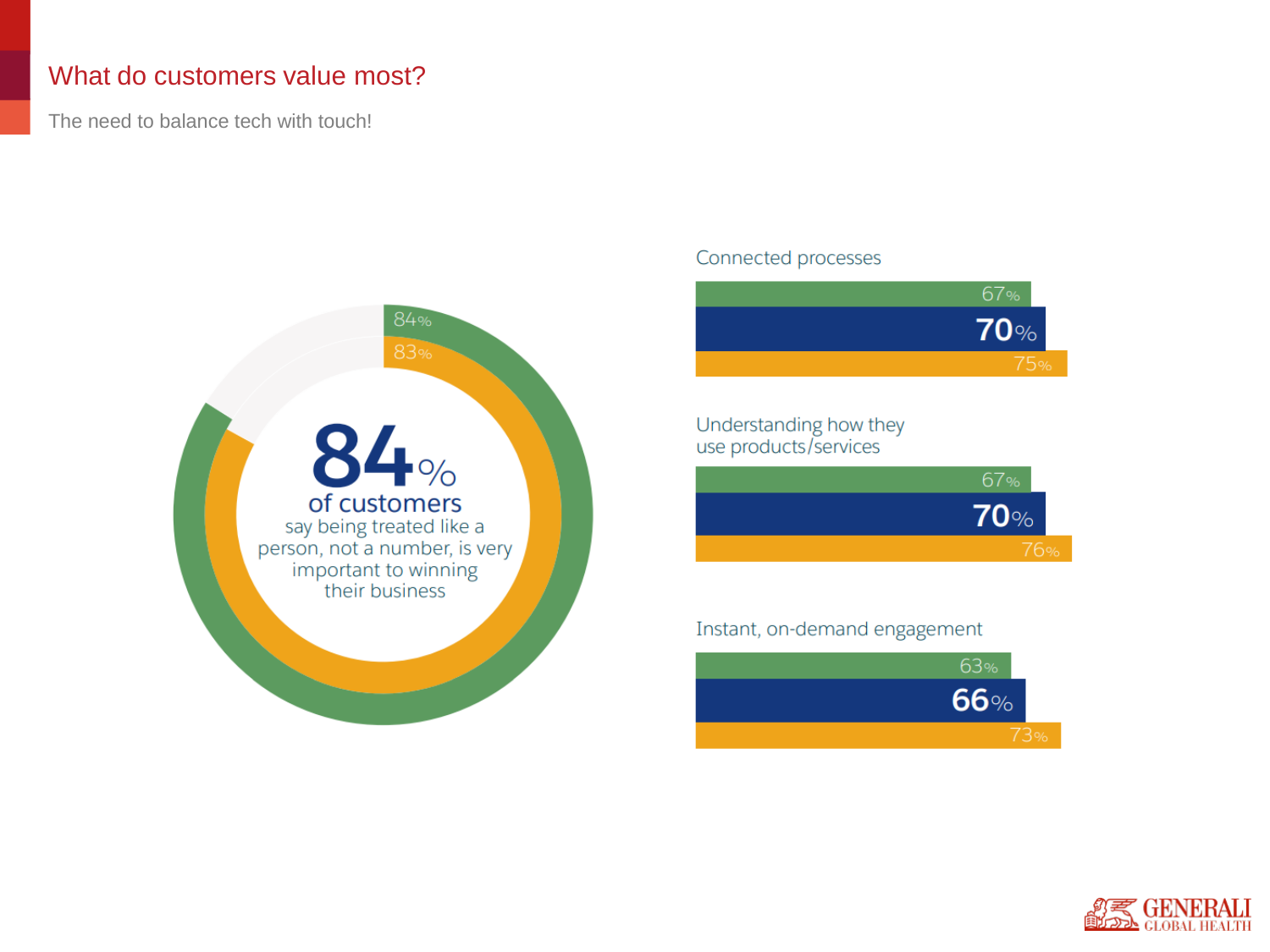## **All users: Your health means the world to us**

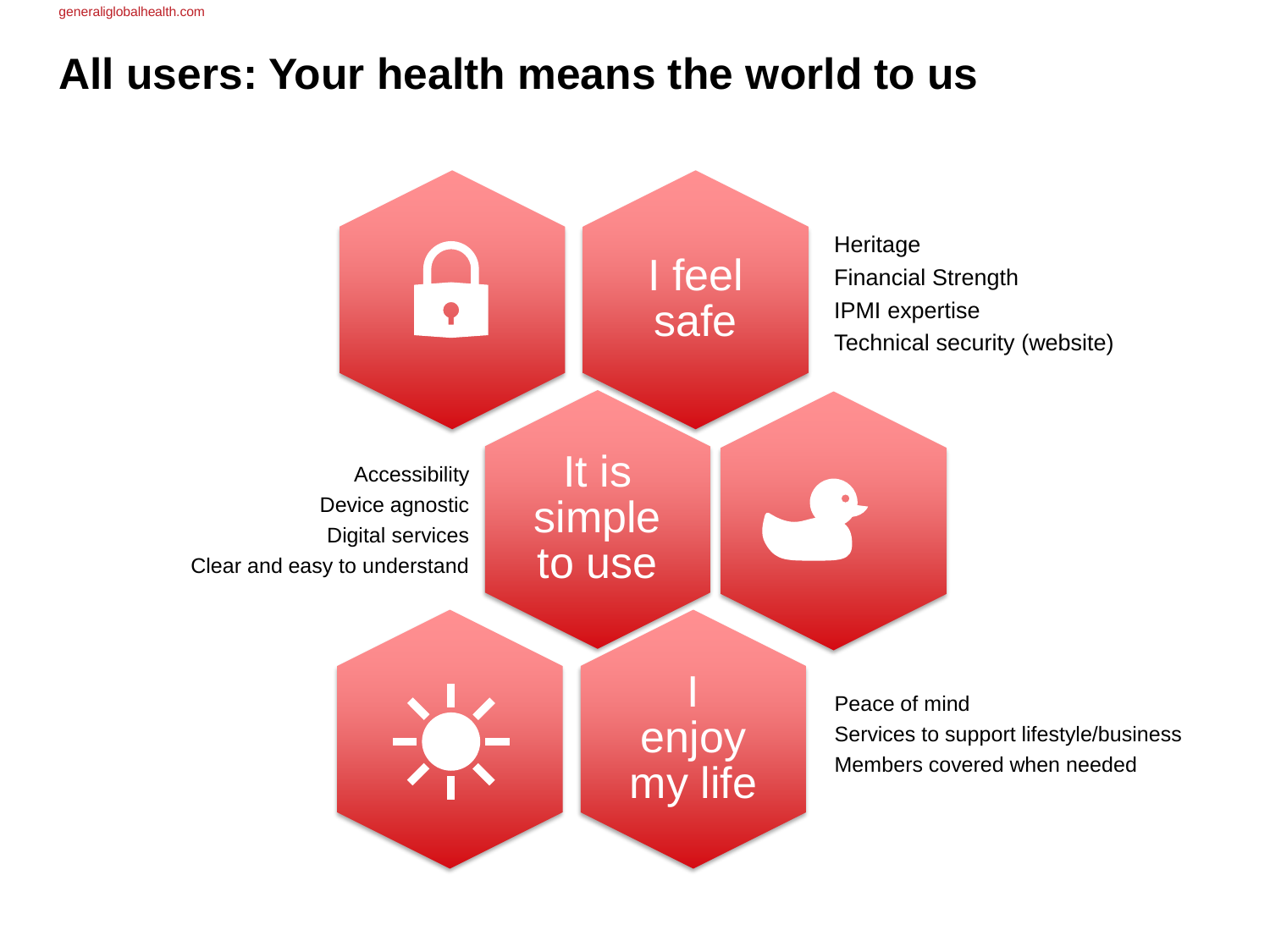*How likely would you be to recommend our service to your colleague, friends and/or business acquaintance?*

# **NET PROMOTER SCORE (NPS)**

One-question metrics to assess your customer loyalty and forecast effective business growth, based on

their experience of the brand and expectations of future interaction and service.



## **NPS = % PROMOTERS - % DETRACTORS**



**NPS implementation across all customer channels and distribution channels**

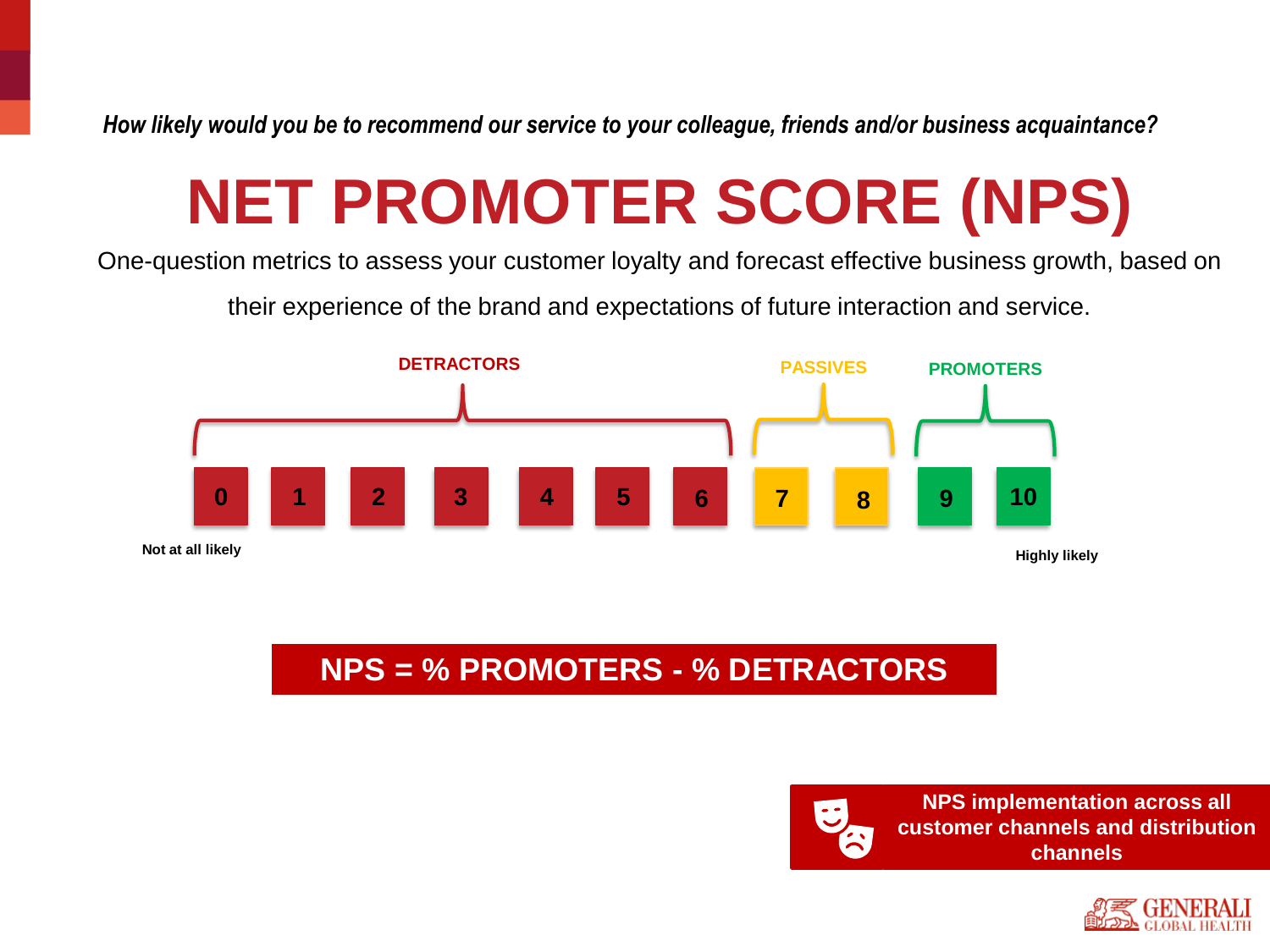



#### **Measures your customers loyalty**  and therefore the likelihood of gaining new and repeat business

**Provides a bigger picture**

and shows your customer sentiment toward your business as a whole unit It covers your product, service, website, front-of-line staff and even your social presence

## **Gives direction for improvement**

Once you have the score, it's easy to formulate the right follow-up questions to understand the direction for a desired change

### **Allows tracking changes over time**.

You can uncover seasonal trends or track business performance of different teams or departments on a wider(global) level

## **Simple, straightforward and quick**

Survey can be done via different channels (online, email, phone) and takes up to 5 min to complete Once you have the results, there is no advanced formula or analytics to understand the outcome

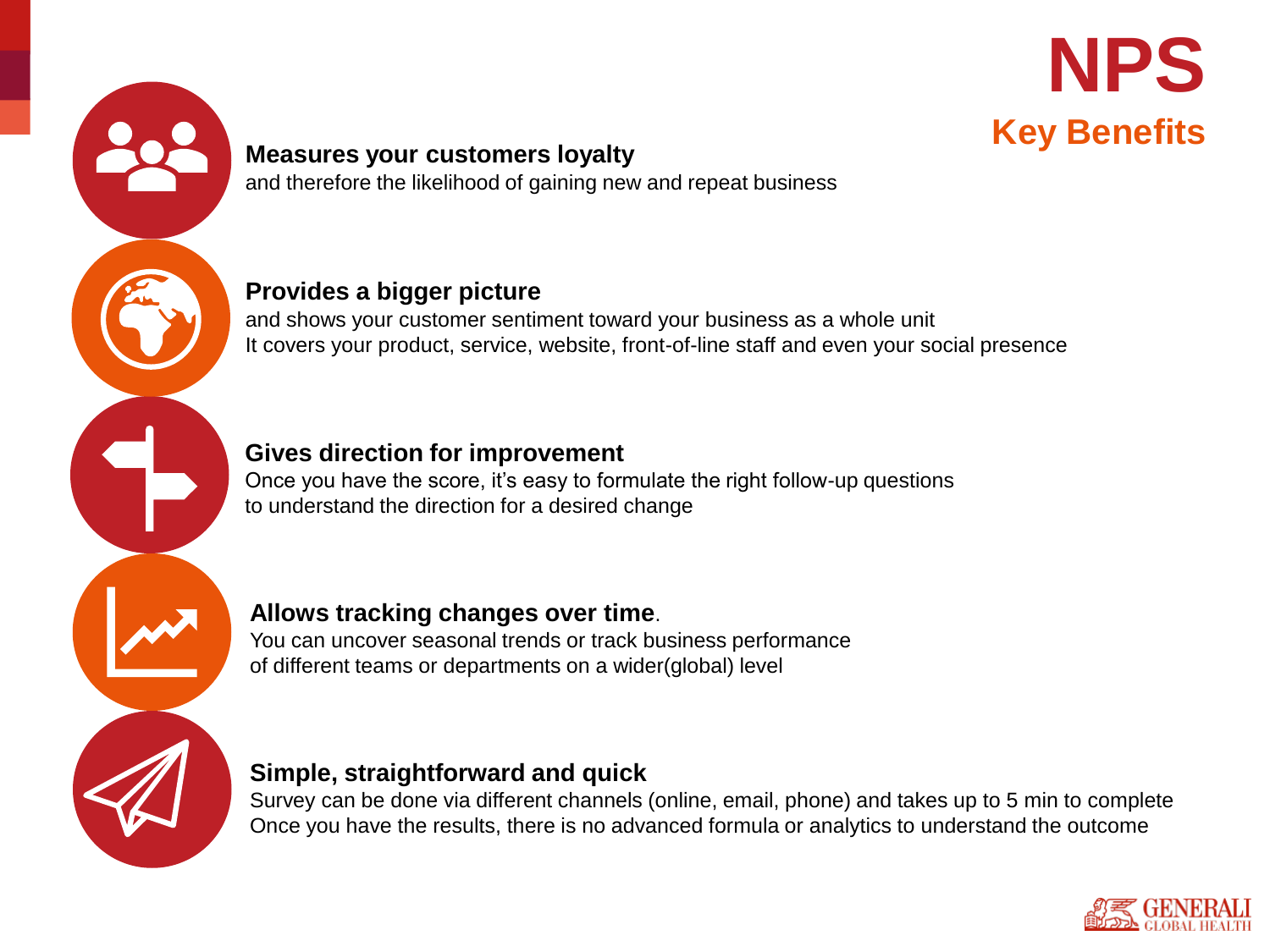#### The ecosystem services customers want most

Insurance customers around the world show strong preferences for services that help them stay healthy and safe. Top five preferred services by product ecosystem:



**Value added developments**

## **P & C:**

Accident Scene Assistance Home emergency assistance

## **Life Insurers:**

Investment education Seniors support

## **Health Insurers:**

Wellness tools Electronic platforms Health fairs Find a Doc

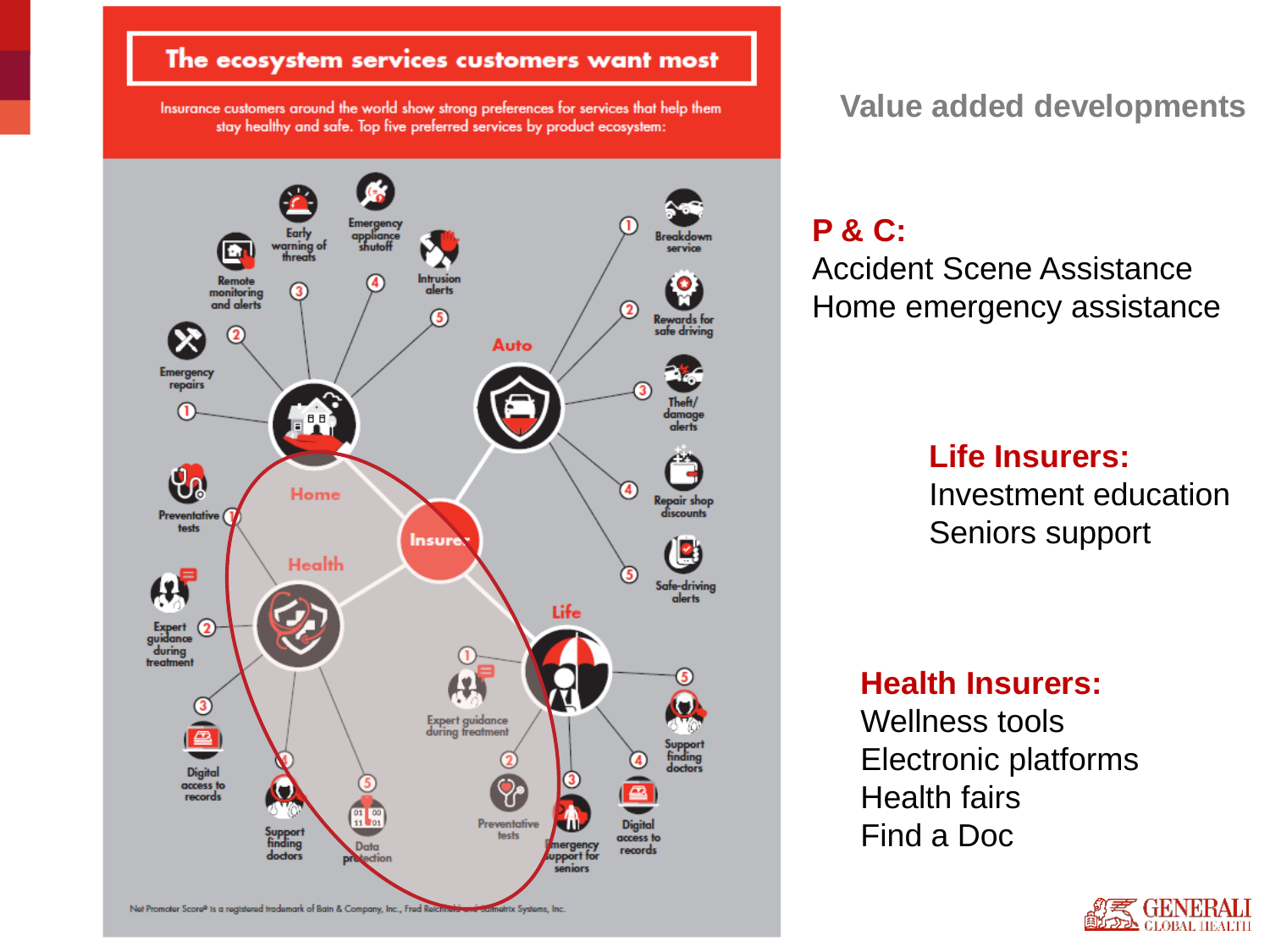## Personalisation is key to winning business

Your entity and your strategy is unique, just as your clients are unique!

- Your analysis should begin with identifying the unique qualities of your client/targets.
- Establish & Measure KPI's
- How do you connect with them?
- How do you treat them?
- How do you keep them engaged with you?
- What methods do you employ to **exceed** their expectations?





Source: Saleforce Research 'State of the Connected Customer'